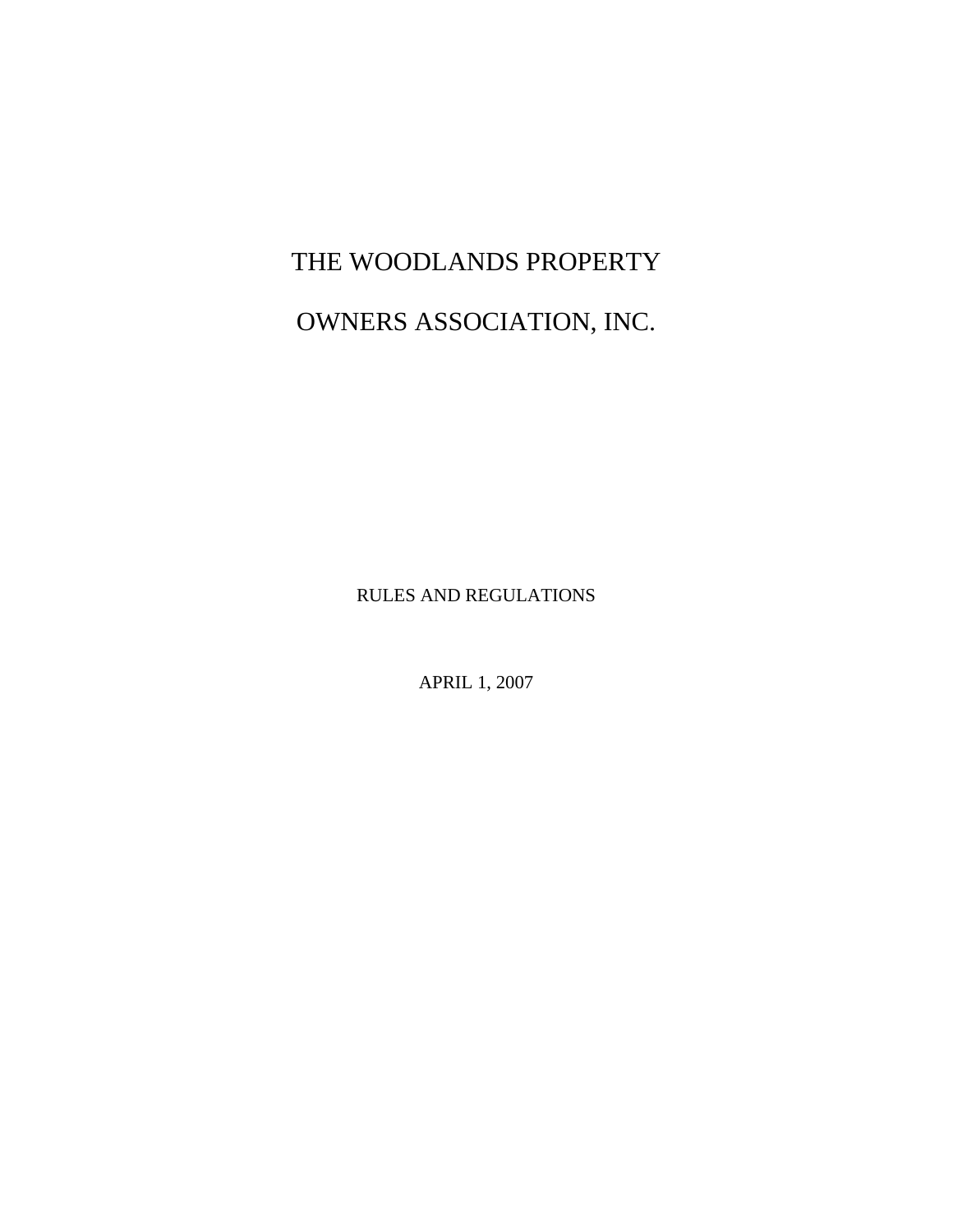### TABLE OF CONTENTS

| $\mathbf{I}$ . |                                                                                                                                            |
|----------------|--------------------------------------------------------------------------------------------------------------------------------------------|
| II.            |                                                                                                                                            |
| III.           | GENERAL PROVISIONS GOVERNING ALL COMMON PROPERTY  2<br>A.<br><b>B.</b><br>C.<br>D.<br>E.<br>F.<br>G.                                       |
| IV.            |                                                                                                                                            |
| V.             | CARS, TRUCKS, BOATS, RVS, TRAILERS, SIMILAR VEHICLES,                                                                                      |
| VI.            |                                                                                                                                            |
| VII.           |                                                                                                                                            |
| VIII.          |                                                                                                                                            |
| IX.            | THE WOODLANDS ARCHITECTURAL CONTROL COMMITTEE  10<br>$\mathsf{A}$ .<br>RIGHTS AND RESPONSIBILITIES OF TWACC<br>1.<br>2.<br><b>B.</b><br>1. |
|                | 2.<br>MAINTENANCE AND IMPROVEMENTS COMMITTEE  13<br>3.<br>4.                                                                               |
| X.             | ENFORCEMENT OF COVENANTS AND RESTRICTIONS<br>A.<br>ENFORCEMENT ACTIONS, INCLUDING FINES<br><b>B.</b><br>1.<br>2.<br>3.<br>4.<br>5.         |
| XI.            |                                                                                                                                            |
| XII.           |                                                                                                                                            |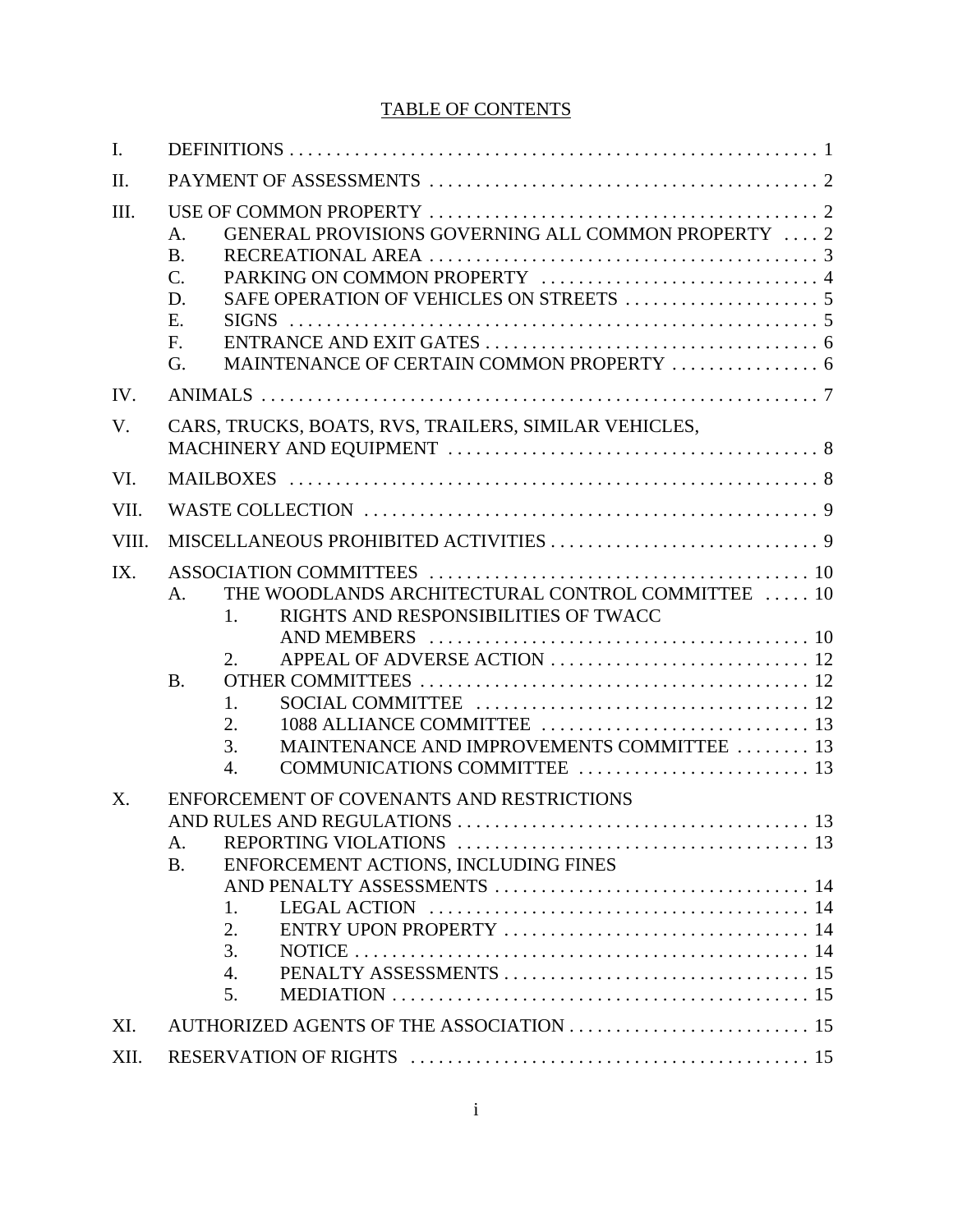#### INTRODUCTION

The Woodlands Property Owners Association, Inc. (the "Association") is a non-profit corporation which owns the common areas in, and seeks to implement and enforce the Covenants and Restrictions of, The Woodlands subdivision in Mandeville, Louisiana. The Association generally governs the subdivision's operations, and is directed by volunteer residents. These volunteers are members of the Association who are elected annually to serve on the Association's Board of Directors.

In its role as the governing body for The Woodlands and owner of the common areas, the Association desires to promote a safe, clean, family-oriented neighborhood, and to respect the use of common areas by all members of the Association. The Association also intends to take appropriate and reasonable steps that are necessary to preserve property values in The Woodlands and to ensure The Woodlands remains a desirable place to live. In furtherance of these goals, in accordance with the Covenants and Restrictions of The Woodlands, as amended, and the By-Laws of the Association, the Board of Directors of the Association has adopted the following Rules and Regulations governing the subdivision. These Rules and Regulations may be supplemented and amended from time to time by any duly elected Board, and are binding on all Members of the Association.

More information can be found about The Woodlands and the Association at the Association's website, www.woodlandspoa.com. For example, a copy of the Covenants and Restrictions, By-Laws of the Association, and these Rules and Regulations can be downloaded from the website. The website also contains a listing of the Association's Officers and Directors with their contact information.

Please contact any of the Officers or Directors if you have questions or suggestions. Formal complaints and requests for review of decisions by The Woodlands Architectural Control Committee, however, should be submitted in writing as specified in the Rules and Regulations.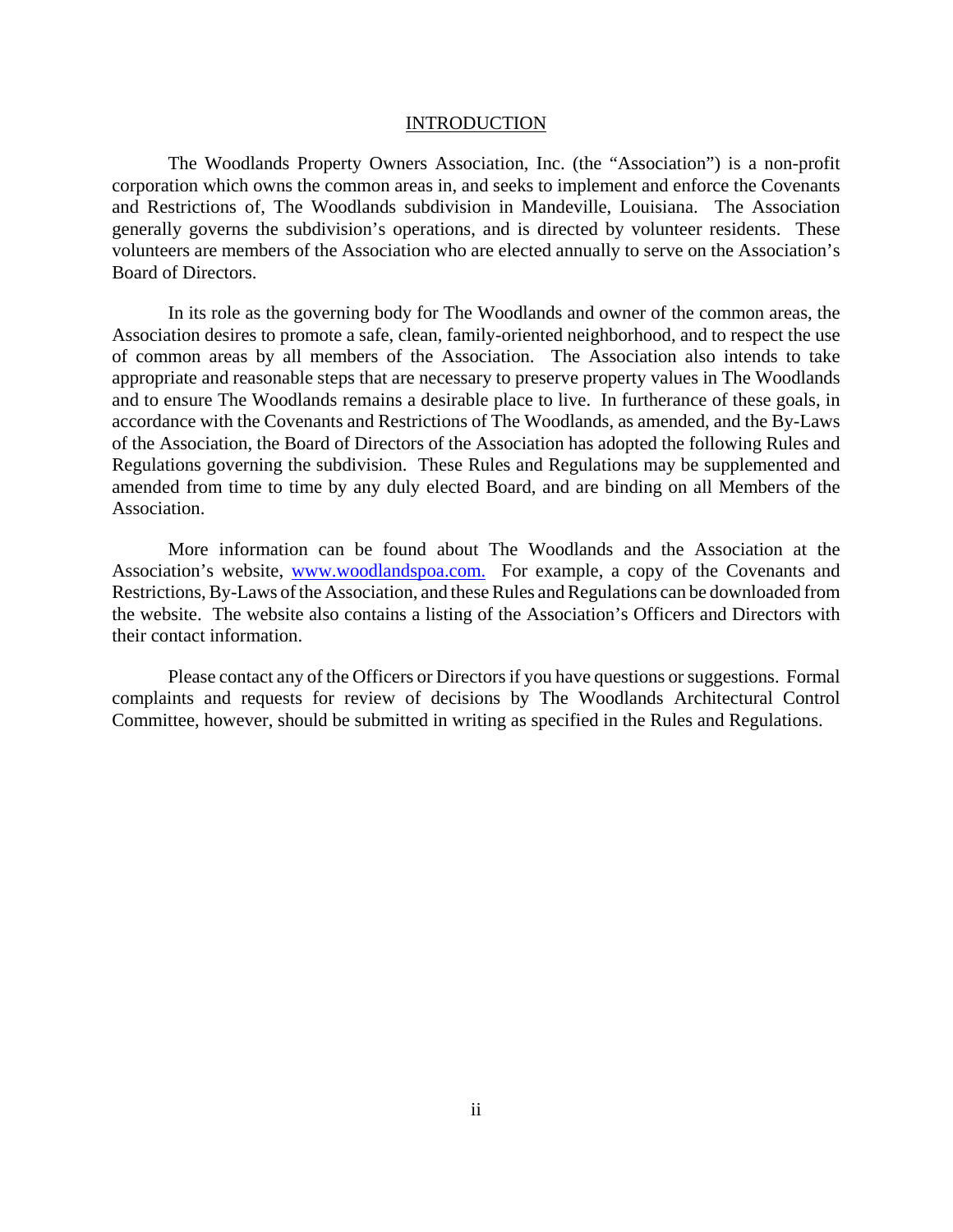#### RULES AND REGULATIONS

#### I. DEFINITIONS

- A. "Association" means The Woodlands Property Owners Association, Inc.
- B. "Board" means the Board of Directors of the Association.
- C. "Common Property" means any and all property, movable or immovable, including appurtenances and improvements, owned by the Association, including, but not limited to, the Streets, sides of the streets back to the property lines of the lots, the entrances, the Recreational Area, the drainage ditches, and all other green spaces. "Common Property" does not include lots of record not owned by the Association, but includes all other property owned by the Association, and any appurtenances and improvements.
- D. "Covenants and Restrictions" means that certain Act Creating Deed Restrictions and Covenants, executed January 10, 1995, recorded with the Clerk of Court, St. Tammany Parish, as Instrument No. 934971, and any amendments thereto, including but not limited to the First through Thirteenth Amendments.
- E. "Invited Guest" means any person who has been invited to the Subdivision by a Member, including for example, but not limited to, family members and relatives, friends, residents of The Woodlands who are not Members of the Association, and contractors.
- F. "Member" means any member of the Association, *i.e.*, any person who owns a lot in the subdivision.
- G. "Pool Area" means the pool, baby pool, and any other area within the fence surrounding these two pools.
- H. "Recreational Area" means the Pool Area, the tennis courts, the basketball court, the swing set, the parking area in front of the Pool Area, and the surrounding green space owned by the Association, all of which is opposite the entrance to the Subdivision from Highway 1088.
- I. "TWACC" means The Woodlands Architectural Control Committee.
- J. "Street" means any street in The Woodlands.
- K. "Structure" shall be construed most broadly and shall include but not be limited to buildings, swimming pools, fences, sheds, walls, porches, signs, towers, driveways, walks, television antennae, storage facilities, storage containers (such as PODS) and any other thing erected or placed on any part of any lot. "Structure" also includes any addition to a present structure.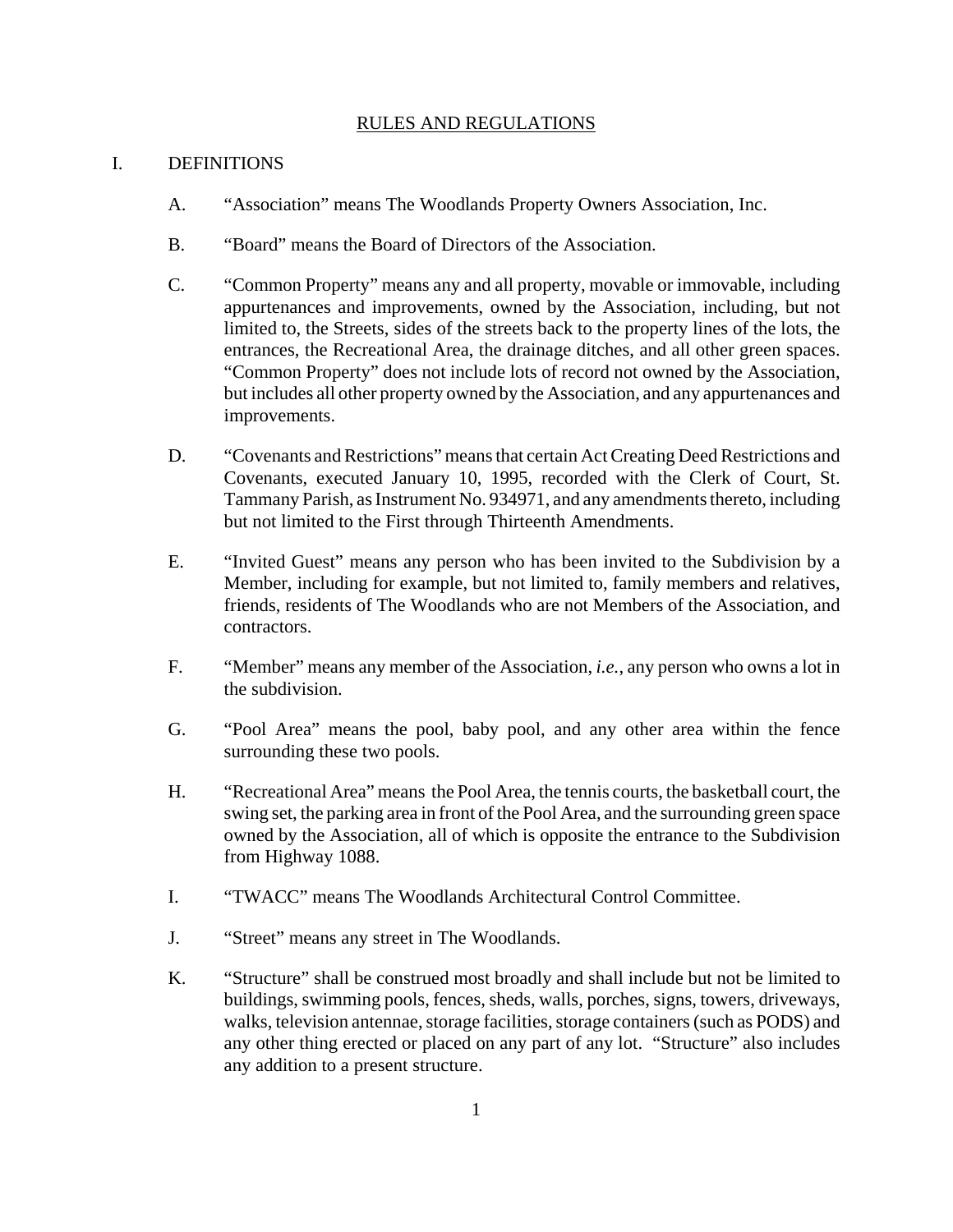- L. "Vehicle" means any car, truck, camper, trailer, recreational vehicle, boat, personal water craft, motorcycle, golf cart, all-terrain vehicle or any other thing having once been designed to move on wheels, whether motorized or not.
- M. Whenever appropriate, the singular form of a word shall be interpreted in the plural and vice-versa.

#### II. PAYMENT OF ASSESSMENTS

- A. The Association may levy assessments against all Members and their lots. These assessments will typically be billed on a quarterly basis. However, special assessments may be necessary from time to time. Additionally, penalty assessments for violations of the Covenants and Restrictions, these Rules and Regulations, and any Rules and Regulations promulgated by TWACC may be imposed.
- B. Any assessment levied which is not paid within fifteen days after it is due shall be delinquent and shall bear interest at the rate of twelve percent per annum, as well as a fee not to exceed more than 25% of the amount due.
- C. Any assessment shall be a debt obligation of the Member(s) assessed and the lot(s) owned by those Member(s). In the event of non-payment of an assessment within fifteen days, a lien affidavit setting forth the amount due may be filed against the lot and Members who own the lot. The amount due will include the delinquent assessment, late charges and other penalties, including interest, costs, and attorney's fees. The Association may also file a lawsuit to perfect the lien and collect the amounts due, including any additional interest, costs, and attorney's fees incurred in connection with such lawsuit.
- D. Upon failure to timely pay any one or more period installments of any assessment, the entire balance of said assessment may be accelerated at the option of the Association and declared to be due and payable in full.
- E. The Association may post a list of Members who are delinquent in the payment of any assessment or other fees which may be due the Association in a prominent location within the subdivision.

#### III. USE OF COMMON PROPERTY

#### A. GENERAL PROVISIONS GOVERNING ALL COMMON PROPERTY

1. The Woodlands is a private subdivision. With the exception of police, fire, ambulance and other emergency services, and with the further exception of persons providing delivery services (U.S. Mail, Fed Express, etc...) and utility services, the Common Property is solely for the use of Members and their Invited Guests.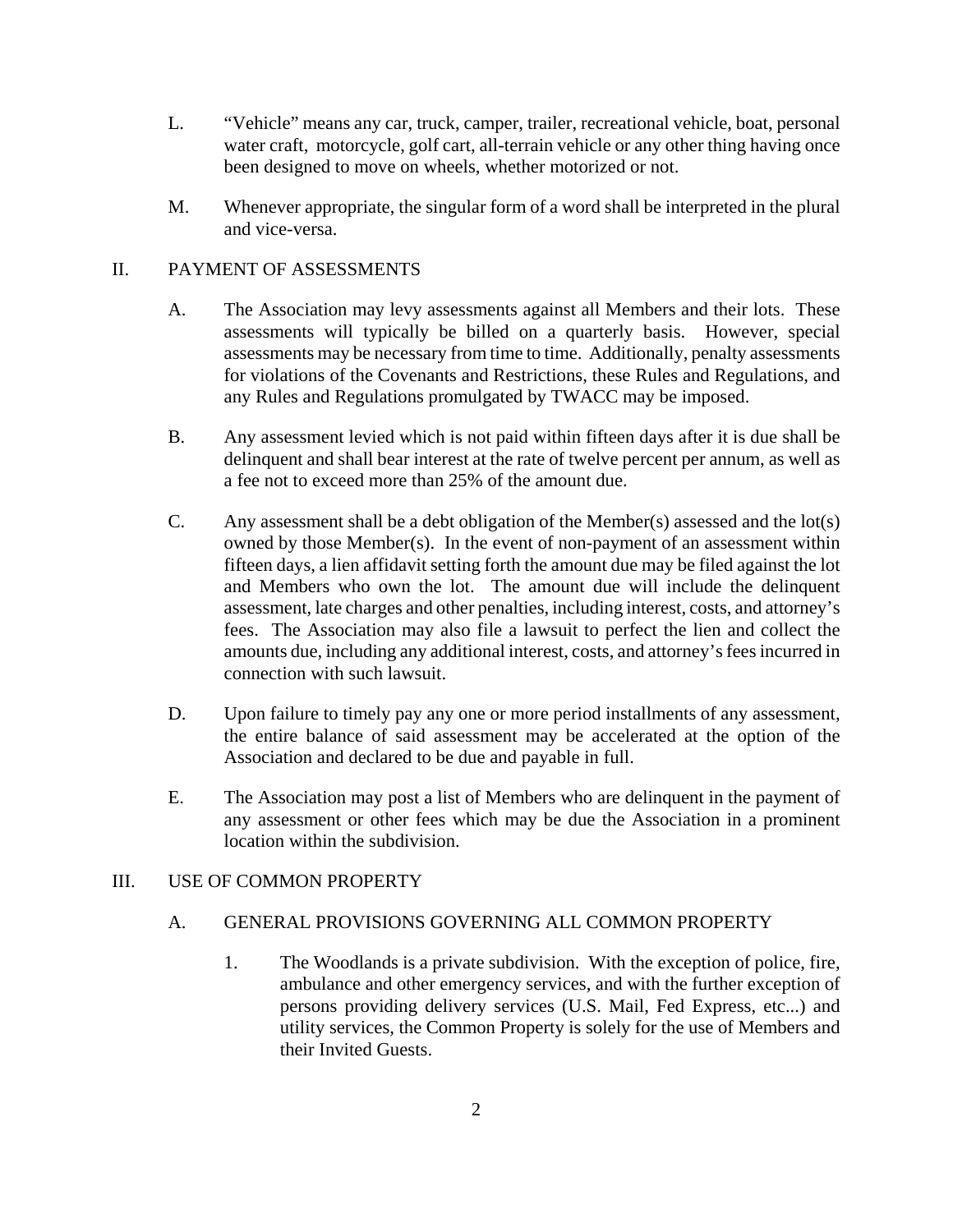- 2. Any person causing damage to any Common Property, whether intentionally or negligently, shall, within fifteen days of demand by the Association, fully reimburse the Association for the cost of repairing or replacing such damaged Common Property and any other damages incurred by the Association.
- 3. No person shall use any Common Property for any purpose inconsistent with the intended purpose of the Common Property or in any manner that creates a nuisance to other Members or their Invited Guests.
- 4. Door-to-door solicitors, advertisers, religious and other advocates, and others engaged in similar door-to-door activities shall not be permitted, with the following exception: residents of The Woodlands may solicit contributions for charitable causes, such as school fundraisers, girl scout organizations, etc...
- 5. Vulgar language, rude behavior, and other activities inconsistent with a friendly, family-oriented subdivision are prohibited.
- 6. Media devices, such as radios and cd players, shall be operated at a low volume so as not to disturb others.

#### B. RECREATIONAL AREA

- 1. The Recreational Area is for the exclusive use of Members and their Invited Guests. Members are responsible for the supervision and conduct of their Invited Guests.
- 2. Use of the Recreational Area is prohibited after dusk and prior to dawn without prior approval of the Board.
- 3. The Association does not provide any security for the Recreational Area. The Association also does not warrant that the Recreational Area is safe or otherwise fit for its intended purpose. All Members and their Invited Guests use the Recreational Area at their own risk.
- 4. The Recreational Area shall only be used by Members and their Invited Guests to enjoy sports and other family activities. The Recreational Area shall not be used in any manner inconsistent with this purpose, or in a manner which is deemed a nuisance by the Board.
- 5. Upon request by any Member or a life guard, any person on the Recreational Area shall identify himself, including his name and address, and, if the person is not a Member, the name and address of the Member of whom the person is an guest. Any person refusing to provide this information shall not be entitled to use the Recreational Area and shall be deemed a trespasser,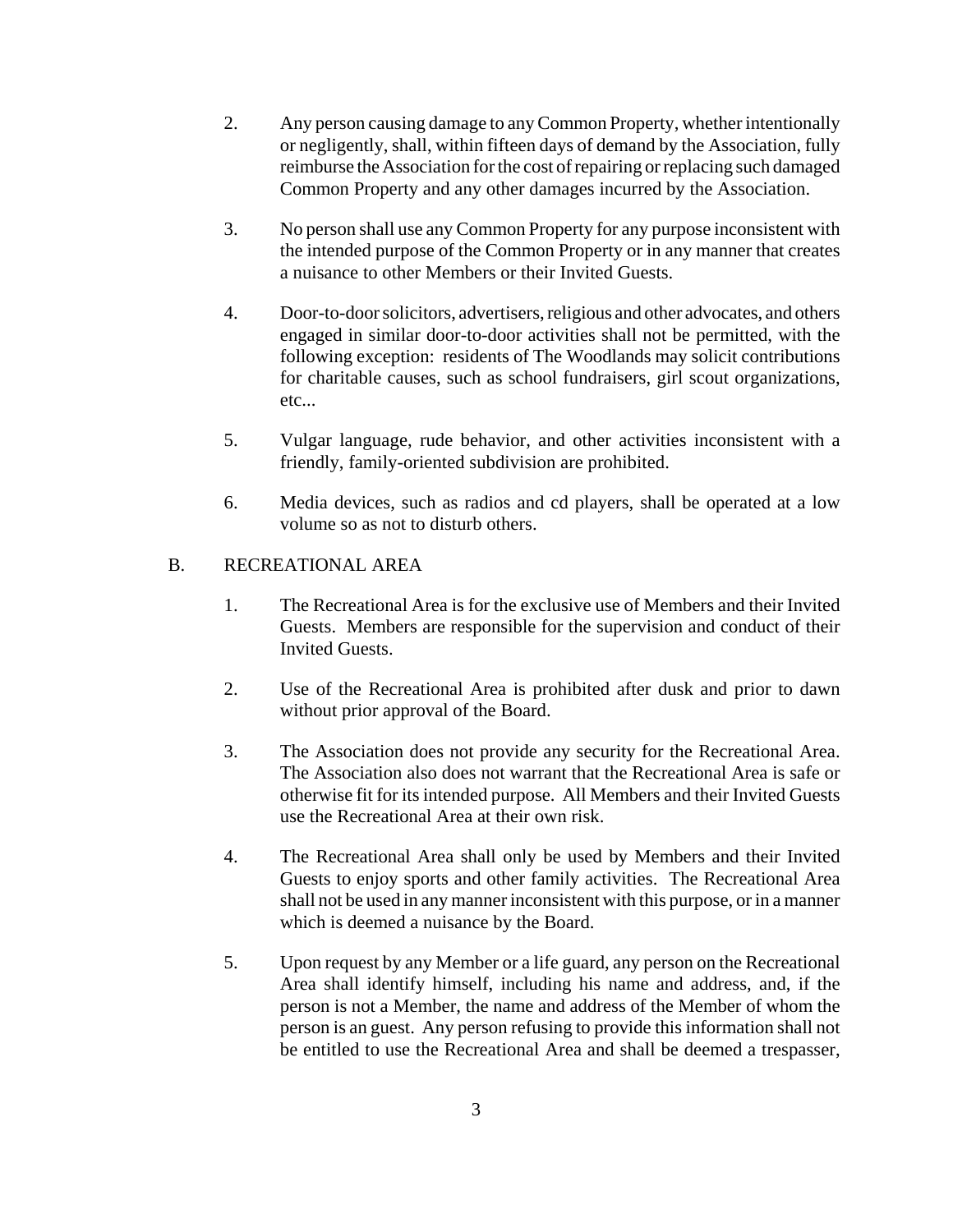even if the person actually is a Member or an Invited Guest of a Member.

- 6. Users of the Recreational Area shall remove all items they bring to the area (including sports equipment, towels, books, magazines, beach balls, trash, etc...) at the time they leave the Recreational Area.
- 7. At no time are motorized Vehicles allowed in the Recreation Area other than in the parking lot, unless specifically used for persons with special needs.
- 8. Any person using the Pool Area shall also comply with additional rules and regulations governing the Pool Area. These rules and regulations are available at www.woodlandspoa.com and may also be posted at the Pool Area.
- 9. Failure to comply with these regulations will be grounds for the immediate exclusion from the Recreational Area. Additionally, the Board may exercise any other rights and remedies available to the Association.

#### C. PARKING ON COMMON PROPERTY

- 1. No Vehicle may be parked on any Common Property, except as follows:
	- a. Vehicles may be parked in the Streets or on the Common Property adjacent to the Streets provided that (1) such parking is necessary to accommodate a special function (such as birthday party or other temporary event, such as parking for contractors performing work approved by TWACC or a moving or delivery truck), and (2) the Vehicle does not remain parked on any Common Property for more than twenty-four hours. In no event shall a Street or Common Property adjacent to a Street serve as a regular parking area for any Vehicle used by any Member or by any resident of The Woodlands, it being the intention of this rule that a Member's and resident's Vehicles shall not be parked on any Street or Common Property adjacent to a Street. If an Invited Guest does park on any Common Property, please make sure that person is parked so as not to damage anyone's lawn.
	- b. Members and their Invited Guests may park in the parking lot in front of the Pool Area only while they are using the Recreational Area. Overnight parking is not permitted in front of the Pool Area.
- 2. If a Vehicle is parked on Common Property, it shall not be parked so as to prevent utility companies or emergency personnel from accessing utilities, fire hydrants, or otherwise performing utility or emergency services. For example, Vehicles may not block fire hydrants. Vehicles also may not park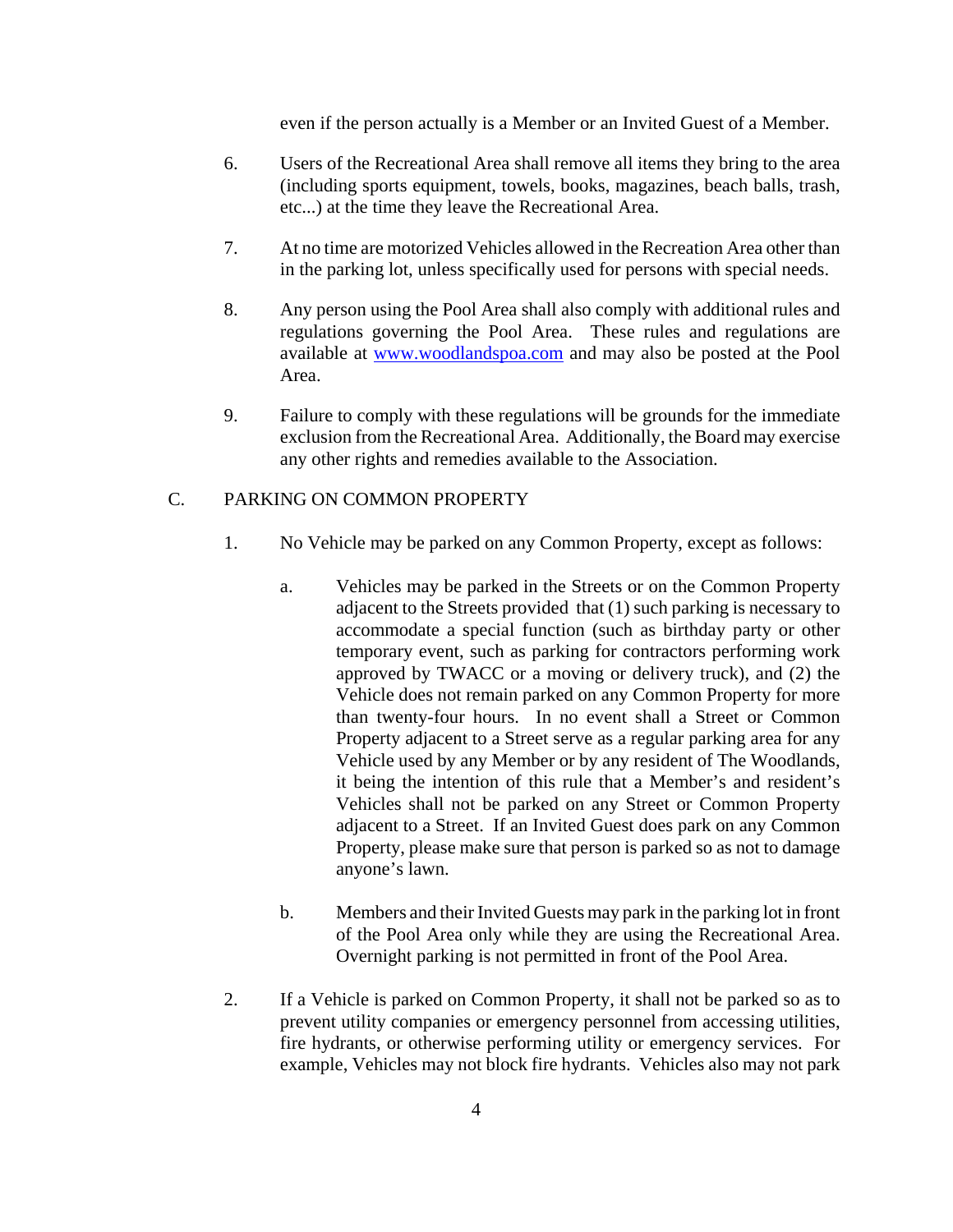on the concrete pad in front of the SELA facility on Bald Cypress Drive.

- 3. Any Vehicle improperly parked on any Common Property may be towed without further notice at the expense of the Vehicle's owner and/or at the expense of the Member who invited the person to the subdivision.
- 4. No Vehicle shall be parked on any Common Property for the purpose of being advertised for sale, or while displaying a for sale sign.

#### D. SAFE OPERATION OF VEHICLES ON STREETS

- 1. Any person operating a Vehicle on the streets of The Woodlands shall abide by all posted traffic signs, shall operate the Vehicle in a safe and reasonable manner, and shall comply with all state and parish laws governing the operation of vehicles and general rules of traffic.
- 2. Pedestrians and cyclists have the right of way. All motorized Vehicles must yield to pedestrians and cyclists.
- 3. No person shall operate any motorized Vehicle on the Streets unless it is approved under Louisiana law for operation on the public roads and highways in Louisiana, except as follows:
	- a. Members and their Invited Guests who are adults may operate golf cart-type vehicles on the Streets. Vehicles designed primarily for offroad use, such as four-wheelers, are not permitted.
	- b. Persons with special needs may operate motorized Vehicles such as motorized wheelchairs and other devices that assist them with mobility.
- 4. The Association shall not be liable for any damage or injury caused by the operation of any Vehicle by any person.

#### E. SIGNS

- 1. No sign shall be placed on any Common Property without prior approval of the Association, except as follows:
	- a. Signs may be displayed in the sign cabinet at the entrance near Highway 1088. To request that a sign be displayed in the sign cabinet, please contact a board member of the Association. Only signs that announce subdivision events or community notices will be permitted in the sign cabinet.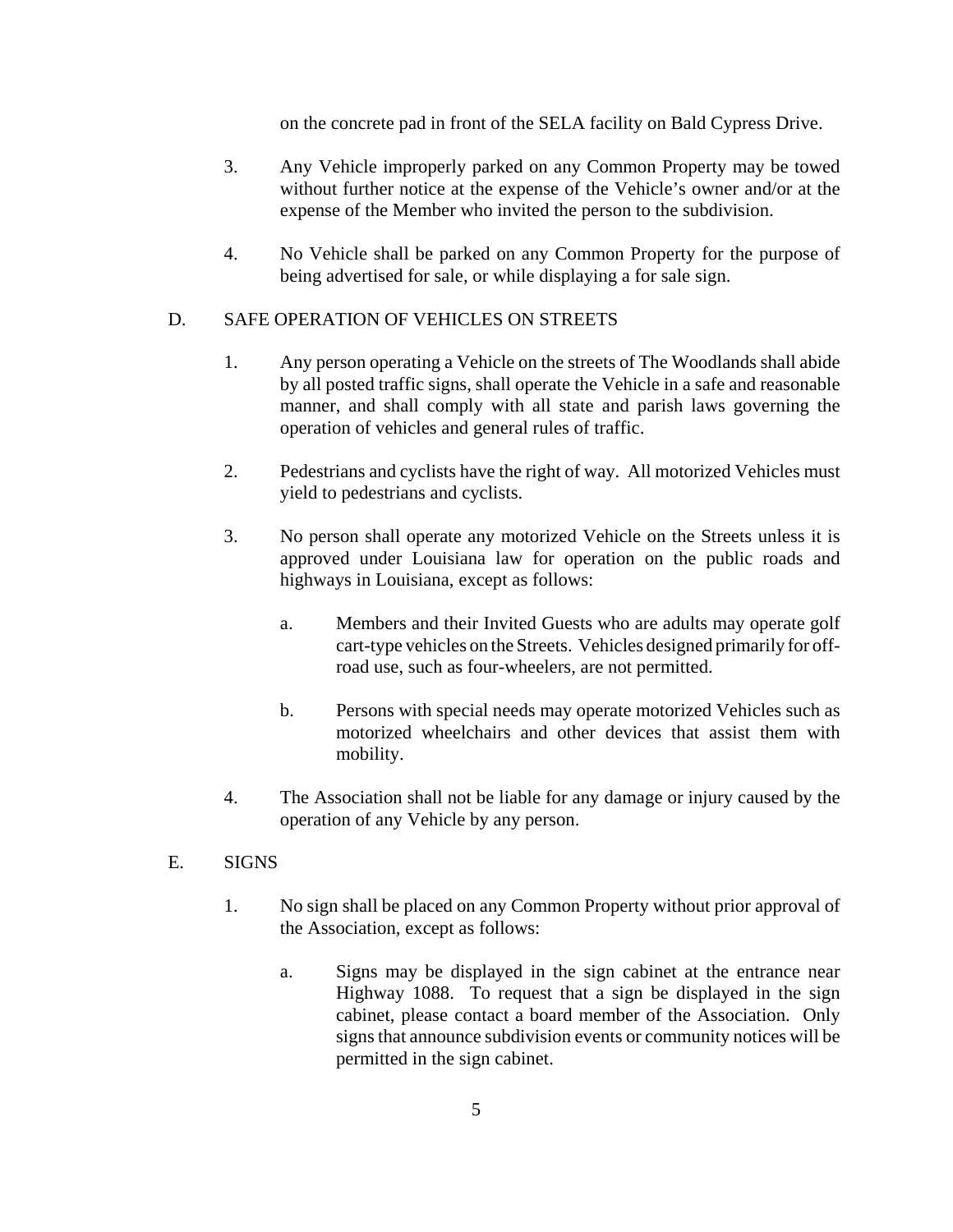- b. Garage Sale, For Sale or Open House signs may be placed just inside the entrance on 1088 on Sweet Bay Drive in front of the pool parking loop. Two directional signs may also be posted. One additional sign may be placed by a Member directly in front of that Member's lot.
- c. No sign supporting or opposing a political candidate may be displayed on any Common Property.
- d. Except for Garage Sale, For Sale or Open House signs, no sign used for commercial advertising may be displayed on any Common Property.
- 2. Unauthorized signs on Common Property shall be removed and discarded without further notice.

#### F. ENTRANCE AND EXIT GATES

- 1. It is the responsibility of any Member expecting Invited Guests to provide entry into the subdivision by means of the entry gate access system.
- 2. Any person causing damage to any of the gates shall be solely responsible for the cost of any repairs.
- 3. Do NOT attempt to force open the gates with a Vehicle or by any other means. If a gate will not open, please attempt passage though a different entrance or exit gate.
- 4. If any person experiences any problem with the gates, please contact any Officer of Director of the Board, member of TWACC, or their designee.

#### G. MAINTENANCE OF CERTAIN COMMON PROPERTY

- 1. The Association generally maintains the Common Property, except that Members shall maintain the grass between their lots and any Streets.
- 2. The Association may periodically use heavy equipment to maintain drainage ditches on Common Property, including the ditches in front of the lots. To avoid interference with this process, to avoid interference with drainage of water, and to promote a uniform appearance, no person shall place in any drainage ditch on Common Property any obstruction (including for example, but not limited to, dirt, grass, plants, rocks, etc.) or any structure (including for example, but not limited to, wood planks, retaining walls, french drains, etc.) not approved by TWACC.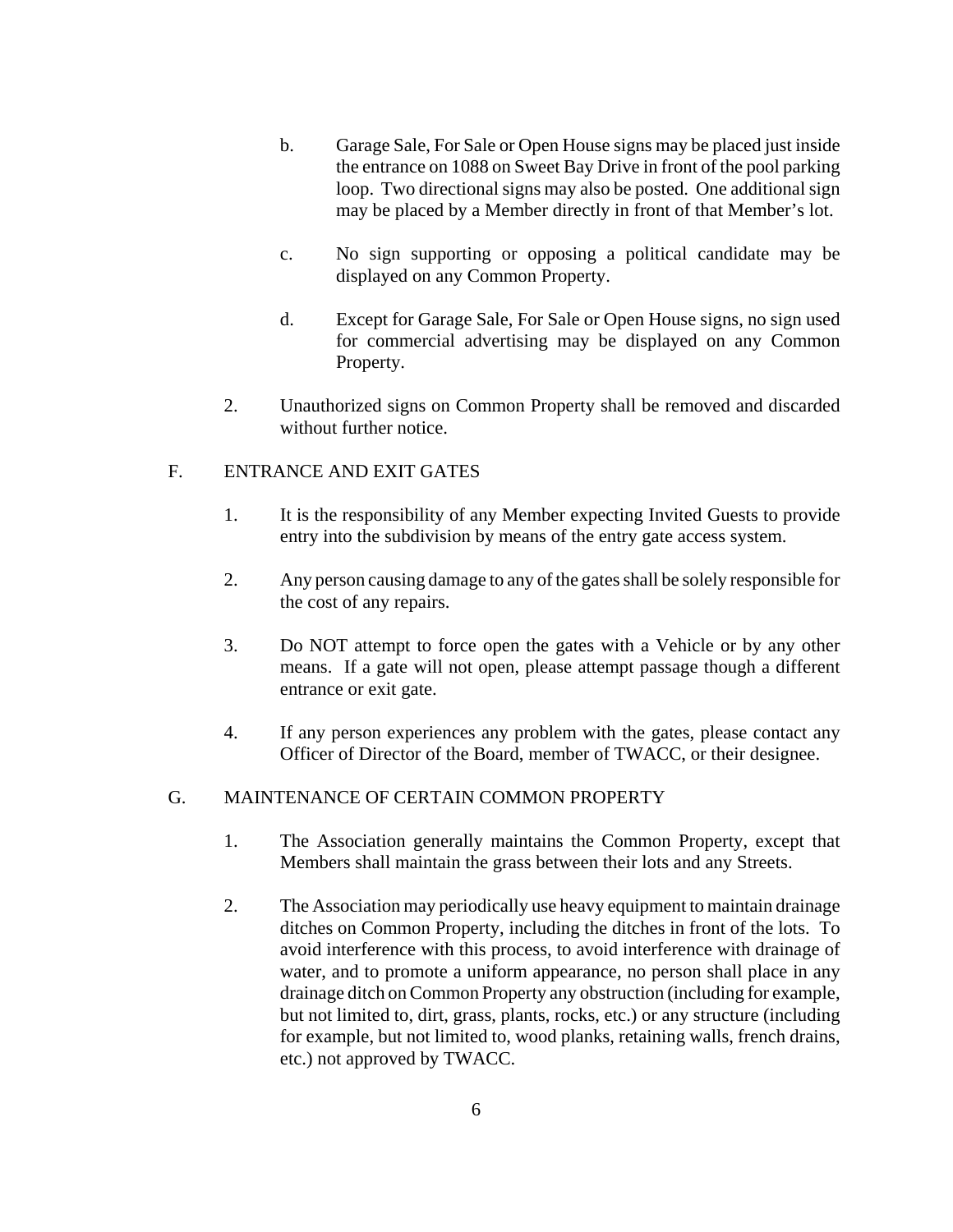- 3. The Association is aware that some Members have already installed retaining walls along the length of a ditch or on each side of a driveway. TWACC may, in its discretion, allow such pre-existing retaining walls to remain on Common Property with full reservation of right to require removal. No future retaining wall shall be permitted without the prior approval of TWACC.
	- a. Any retaining walls shall be maintained by the owners of the lot adjacent to the retaining wall. Leaning retaining walls, deteriorating retaining walls, and retaining walls that are not maintained in both an aesthetically pleasing and functional manner shall promptly be repaired or removed at those owners' sole expense.
	- b. If the owners of the lot adjacent to the retaining wall fail to remove a retaining wall upon request of TWACC, the Board or TWACC may remove it and the owners shall be liable to the Association for all damages incurred, including, but not limited to, the cost of removing the structure and restoring the Common Property.
	- c. The owners of the lot adjacent to the retaining wall shall be liable for any additional costs incurred by the Association in maintaining the ditch as a result of the retaining wall.

#### IV. ANIMALS

- A. No animals, birds or fowl shall be kept or maintained on any lot except for dogs, cats, and pet birds, which may be kept in reasonable numbers as pets for the pleasure and use of Members, but not for any commercial use or purpose.
- B. Pets shall be under control and on a leash when they are not confined indoors or by a fenced enclosure.
- C. All pet droppings are the responsibility of the pet owner, and must be removed from any Common Property, or, anyone's lot other than the pet owner's lot.
- D. Please note that there are both State and Parish laws governing pets. Pets must be registered and licensed.
- E. If there are problems with a pet, you may receive a phone call or letter from the Association, to be followed by further action by the Association or its attorney, and/or the Parish, should the problem persist.
- F. The Board will try to assist Members in resolving any problems that may arise with a neighbor's pet. The Board requests that any Member with a pet complaint attempt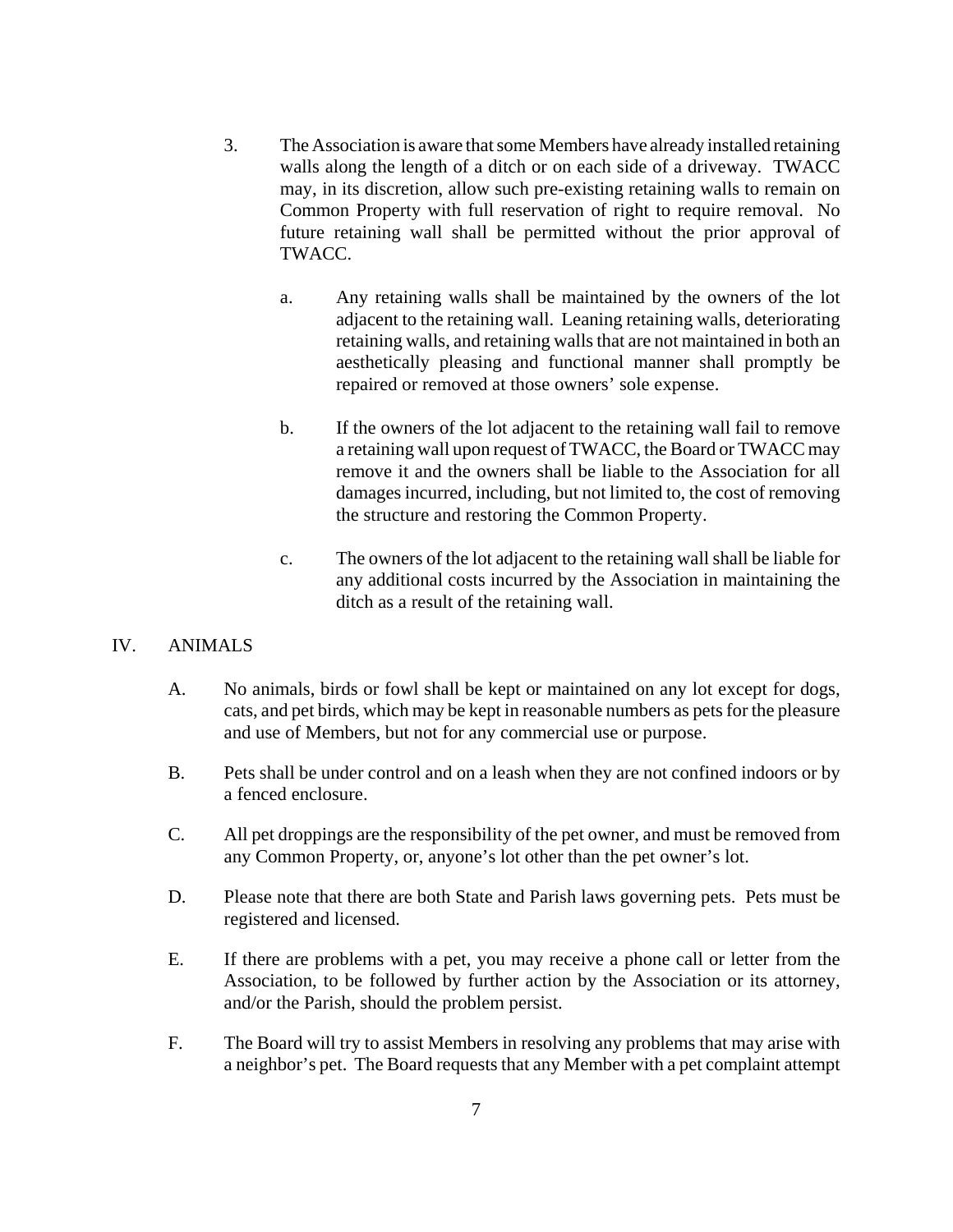to resolve the issue with the pet's owner prior to seeking Board involvement.

#### V. CARS, TRUCKS, BOATS, RVS, TRAILERS, SIMILAR VEHICLES, MACHINERY AND EQUIPMENT

- A. The following shall not be used as a residence on any lot either temporarily or permanently: trailers, campers, camp trucks, house trailers, mobile homes, prefabricated trailers, boats, recreational vehicles, other vehicle having once been designed to be moved on wheels, tents, shacks, barns, outbuildings, or any other structure of a temporary character.
- B. No trailer, camper, camp truck, junk vehicle, recreational vehicle, motorcycle, boat and/or boat trailer, machinery, or equipment shall be kept on any lot or on any Common Property, excepts that such vehicles, machinery or equipment may be kept on a lot if they are enclosed and kept within a garage or behind a fenced or landscaped enclosure approved by TWACC; but, in no event may they be kept in the front yard of any lot, or in the side yard of any corner lot.
- C. Parking of cars, trucks, and similar Vehicles is only permitted on paved driveways. No person may park such a Vehicle in the front or side yard of a lot. Rather, all off street parking areas must be finished with a top layer of concrete. If your Vehicles do not fit on your driveway, please contact TWACC for an application to pave an additional area for parking.

#### VI. MAILBOXES

- A. No Member shall install or cause to be installed any mailbox except as approved by TWACC. Mailboxes approved by TWACC can be purchased from Southern Mailboxes. Please contact Kelly Glass of Southern Mailboxes at (985) 845-2692. The mailbox post and box are hunter green with gold numbers. The 2007 price for an installed mailbox is \$160.00 (price subject to change).
- B. TWACC may request that any unauthorized mailbox or mailbox in disrepair be repaired and/or replaced.
- C. If you need to replace a mailbox, please contact TWACC, which will have a list of approved vendors and mailboxes.

#### VII. WASTE COLLECTION

- A. The Association may require that all Members use one waste collection service, and may assess members for that service as part of the Members' annual dues.
- B. Garbage and rubbish receptacles shall only be visible from the Street between 6:00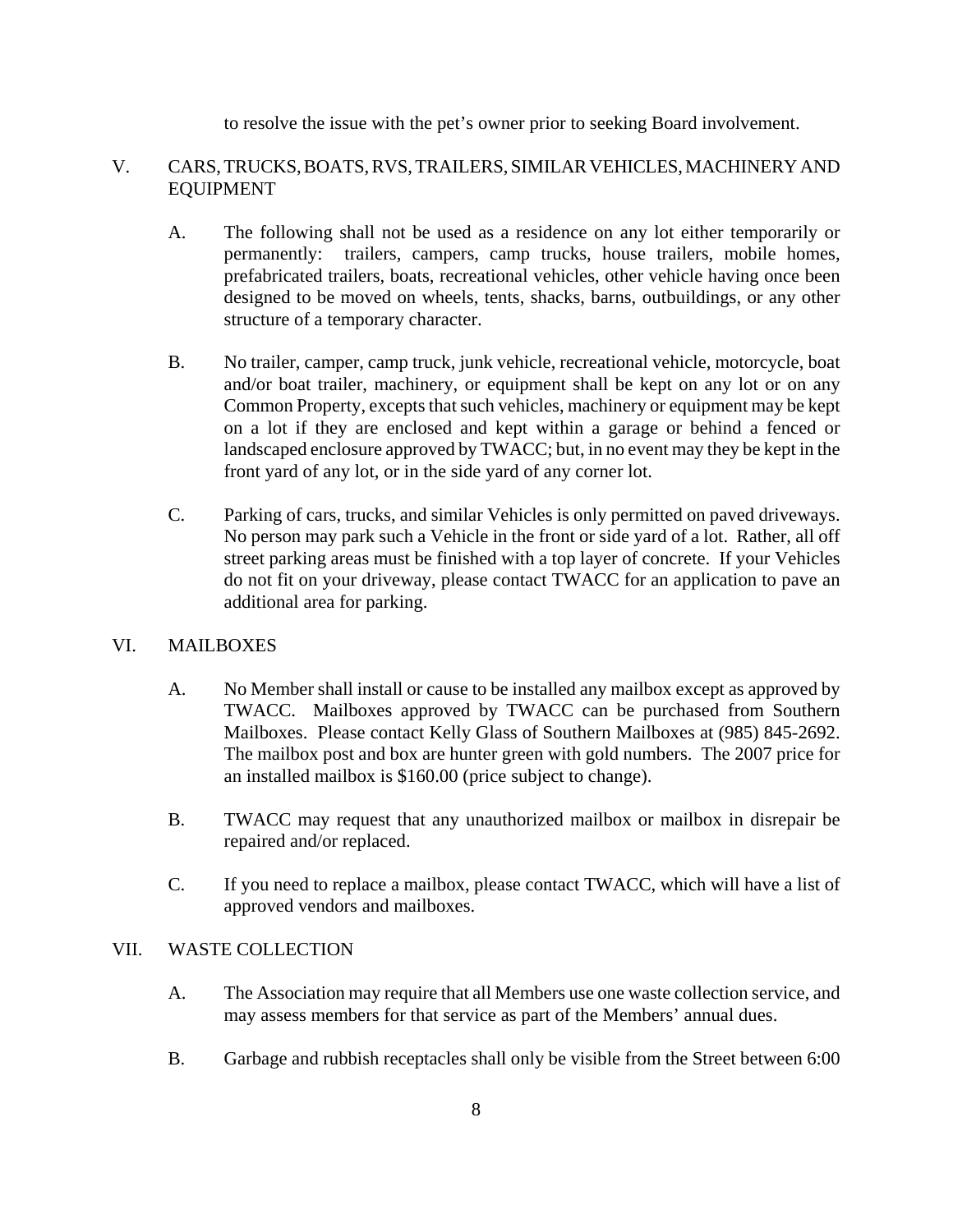p.m. on the evening before garbage is being collected until 11:59 p.m. on the day in which the garbage is to be collected. All other times , rubbish receptacles shall not be stored where they are visible from the street.

- C. At no time may any person place furniture, appliances or other items for sale on the curb of a lot other than for a garage sale.
- D. Any garbage or rubbish that is not collected by the waste removal company via its regularly scheduled pickup is the responsibility of the lot owner(s) and must not remain on the curb for more than two consecutive days.

#### VIII. MISCELLANEOUS PROHIBITED ACTIVITIES

- A. Clothes lines or similar outdoor drying apparatus are prohibited.
- B. No accumulation, storage or burning of any trash and no accumulation or storage of litter, lumber, scrap metal, building materials, new or used, shall be permitted in open areas of any lot, provided, however, that the storage of building materials and equipment shall be permitted during periods of new construction, remodeling and/or renovation of any improvement located upon any lot, for periods deemed reasonable by TWACC.
- C. No owner will do or permit to be done any act upon his property which may be, or is, or may become, a nuisance to the other owners or which is unsafe, hazardous, or illegal.
- D. No individual water supply systems, sewerage treatment plans, or septic tanks shall be permitted. Such services shall be supplied by Southeast Louisiana Water & Sewer Company.
- E. No trash or junk pile shall be allowed to be placed or to remain anywhere in the subdivision, including vacant lots.
- F. Outdoor speakers, radios, public address systems and the like, whether temporary or permanent, are expressly prohibited if same can be heard from adjacent lot areas. Noise emanating from inside a structure shall not be audible outside the structure. All other noise which offends, disturbs or constitutes a nuisance is expressly prohibited.
- G. Window air conditioning units are prohibited.

#### IX. ASSOCIATION COMMITTEES

A. THE WOODLANDS ARCHITECTURAL CONTROL COMMITTEE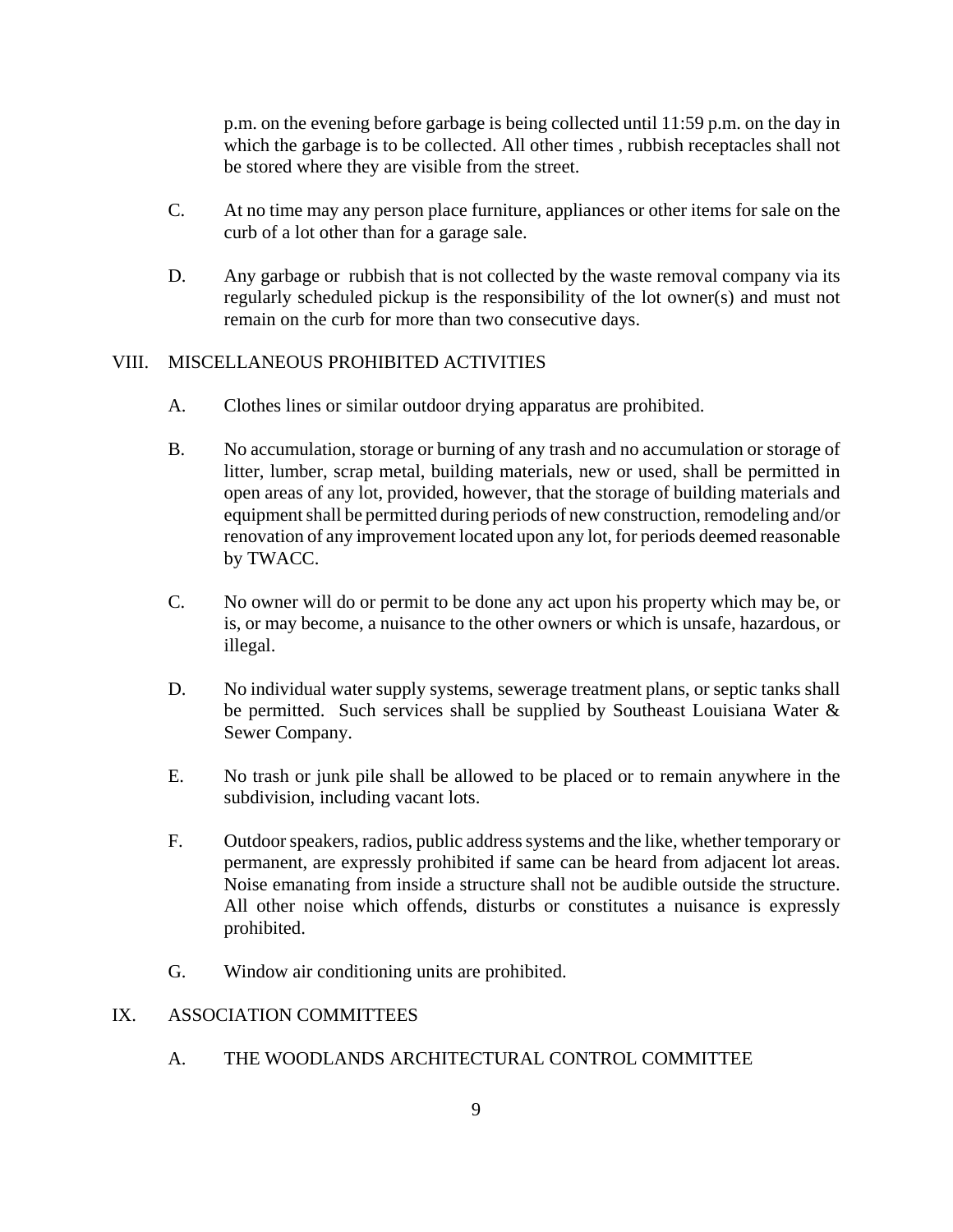#### 1. Rights and Responsibilities of TWACC and Members

- a. TWACC is a committee of the Association which is comprised of five Members chosen on an annual basis. Two TWACC Members shall be designated officers of the Association, one TWACC Member shall be a director of the Association who is not a designated officer of the Association, and two shall be nominated from the general membership of the Association and elected by a majority vote of a quorum during the Association's annual meeting.
- b. TWACC may promulgate rules and regulations to be approved by the Board from time to time, governing the rules and standards for any type of Structure, construction, or site work on any Member's lot. The failure to promulgate any rules and regulations shall not interfere with TWACC's rights and responsibilities under the Covenants and Restrictions.
- c. Members shall first obtain approval of TWACC prior to commencing any construction, site work, or improvements of any kind on the exterior of their home or on their lot, or commencing any other activity that falls within the rights and responsibilities of TWACC, which include, but are not limited to, approving or disapproving:
	- (1) Any changes in elevation or drainage of land;
	- (2) Placement and erection of any Structure, whether permanent or temporary, on any lot, including but not limited to location, materials, and standards;
	- (3) Any modifications to the exterior of any Structure, including but not limited to changes in color, additions, and other modifications;
	- (4) Any removal, topping, or other procedure affecting any tree in excess of six inches in diameter and three feet above the ground;
	- (5) Any fencing and other enclosures, including landscaped enclosures;
	- (6) The location of antennas and satellite dishes;
	- (7) Mailboxes;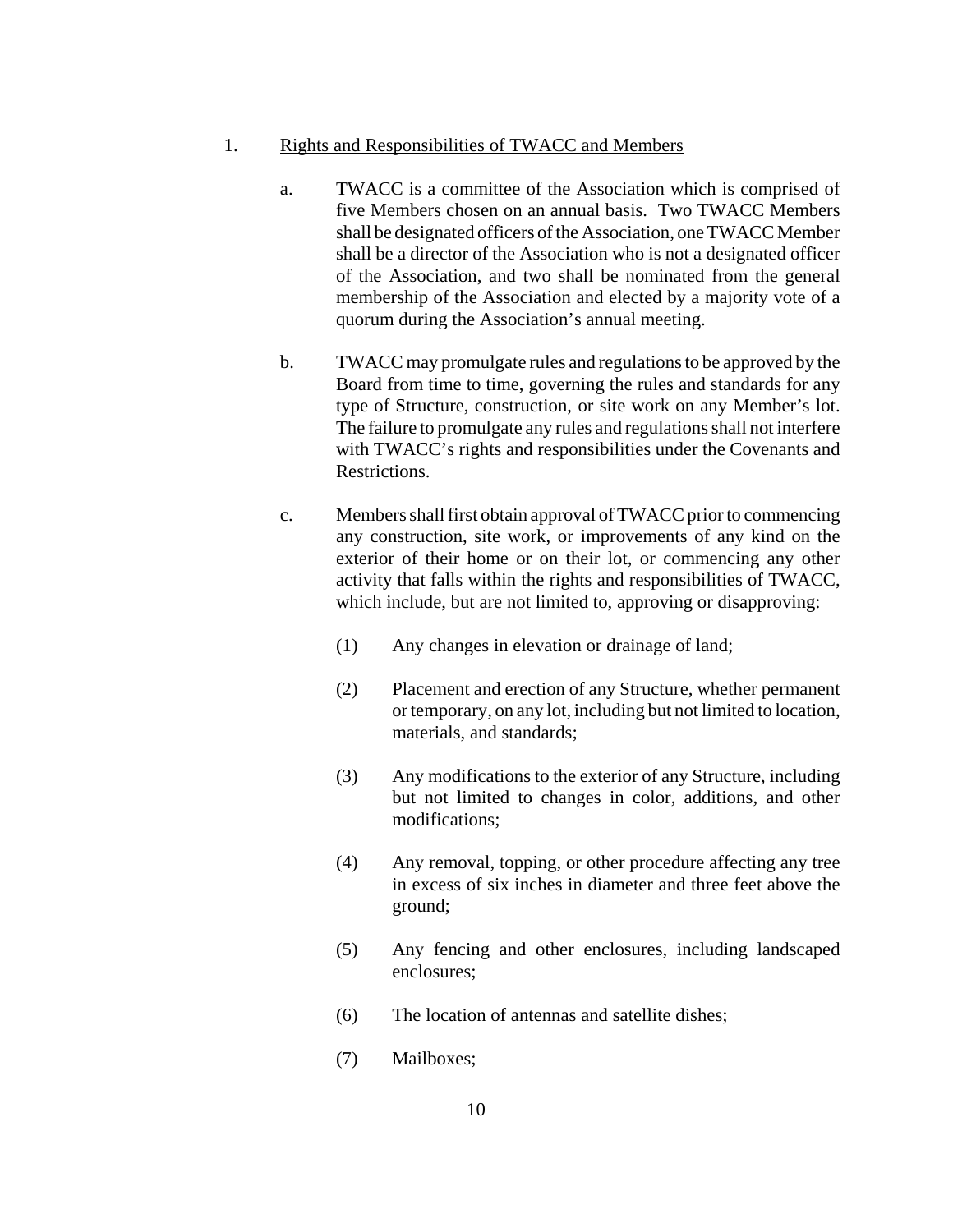- (8) Installation of any exterior lamppost or "street lighting,"
- (9) Culverts and drainage swales and ditches;
- (10) Driveways, additional paved parking areas, patios and sidewalks;
- (11) Signs located on any lot or Structure, except that for sale signs not greater than four square feet do not need TWACC approval; and
- (12) Any changes to any plans, specifications or applications previously approved by TWACC.
- d. To submit an application to TWACC, please contact any member of TWACC. These members' contact information is located at www.woodlandspoa.com. If there is any doubt about whether an application is required for a particular matter, please contact any member of TWACC.
- e. TWACC will take action on all applications within thirty days after receipt. If no response is received from TWACC within thirty days, the application shall be deemed approved.
- f. TWACC may provide a warning or other notice of violation;
- g. TWACC may grant a variance from the strict application of any matter under its authority provided that such variance shall not subvert the purpose and principal of any covenant, rule or regulation, and that, in TWACC's opinion, the variance will improve the quality and/or appearance of a project or will alleviate practical difficulties or undue hardship. Such variances shall be considered on an individual, case by case basis, and shall not be deemed to set any precedent for future decisions by TWACC, and shall not in any manner alter the force and effect of the restrictions with regard to other lots. Variances required by law to be granted by the Parish's Board of Adjustments, or similar board, must be sought directly from such entity.
- h. TWACC shall report to the Board regarding any violations of matters within the scope of TWACC's rights and responsibilities;
- i. TWACC may exercise all other rights and responsibilities delegated to TWACC by the Covenants and Restrictions or the Board.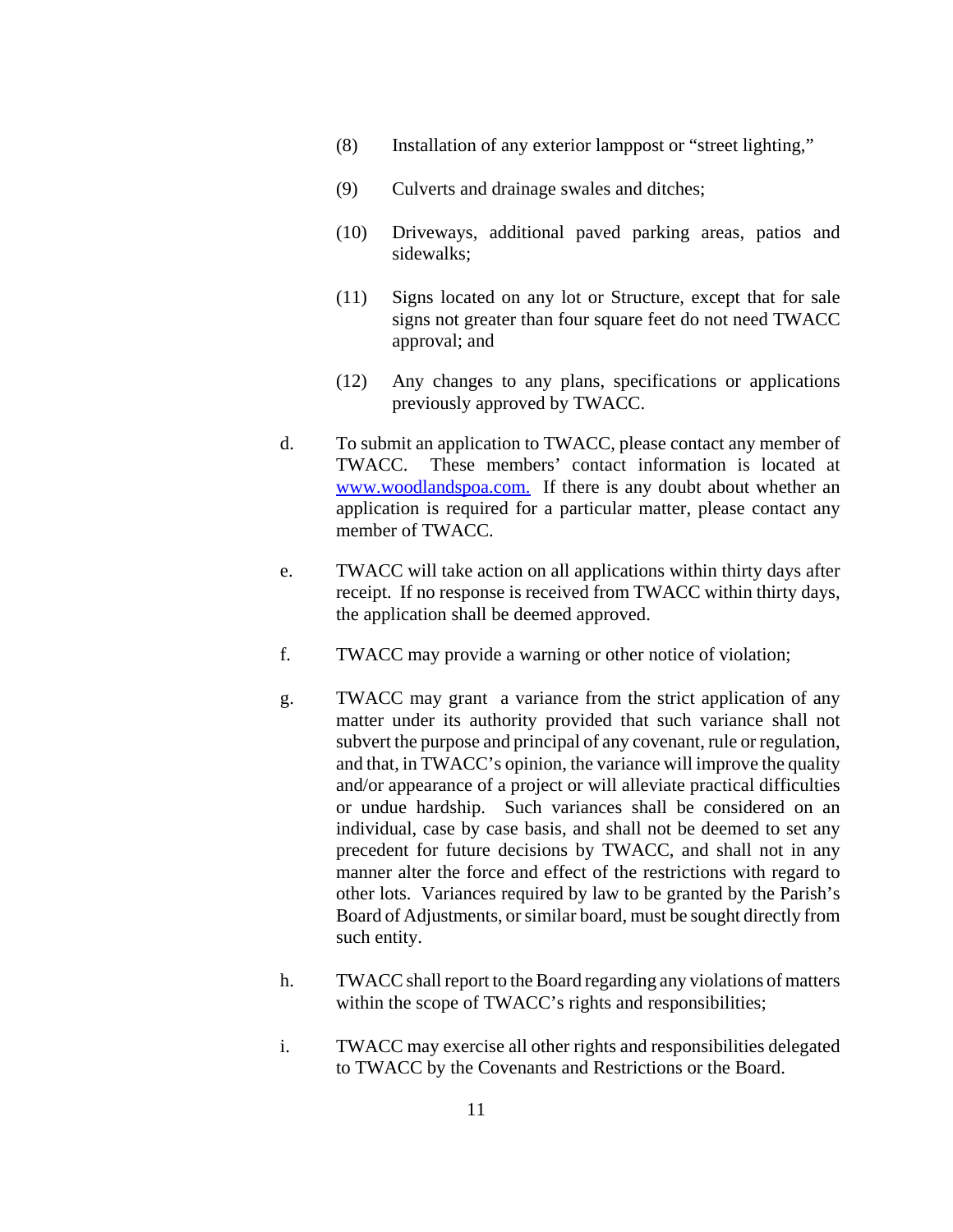- 2. Appeal of Adverse Action: Any Member aggrieved by an action of TWACC, including any Member of the Subdivision, may file a request for review of the action by the Board within thirty days of TWACC's decision, as follows:
	- a. All requests for review must be made in writing and received by an Officer or Director of the Board within thirty days from the date the Member received notice of the adverse action. Untimely requests for review may not be subject to review, except that, at the sole discretion of the Board, it may elect to review an untimely request for good cause.
	- b. All requests for review must include all pertinent documents and an explanation of why you believe TWACC's action should be reversed.
	- c. All requests for review must include a request for a hearing if the aggrieved party desires an opportunity to orally present his argument to the Board.
	- d. Upon receipt of the request for review, the Board may request additional information or take other action on the request. The Board's action shall be final and not subject to further review.
- B. OTHER COMMITTEES: The committees listed below have been created by the Board. Pursuant to the By-laws, the President may appoint Members to serve on these committees. If a Member desires to volunteer on one these committees, please contact the President.
	- 1. Social Committee: The Social Committee endeavors (a) to ensure that the Pool Area is operated properly and to promote social and holiday events for residents of The Woodlands, including decorating appropriately for holidays and other special events. The Social Committee makes reports and recommendations to the Board regarding such activities and actions which should be taken to further the purpose and goals of the Association.
	- 2. 1088 Alliance Committee: The 1088 Alliance Committee endeavors to monitor zoning, planning, drainage and related issues along Highway 1088 and Soult Street, to participate in the 1088 Alliance (comprised of other subdivisions in the area), and to make reports and recommendations to the Board regarding such activities and actions which should be taken to further the purpose and goals of the Association.
	- 3. Maintenance and Improvements Committee: The Maintenance and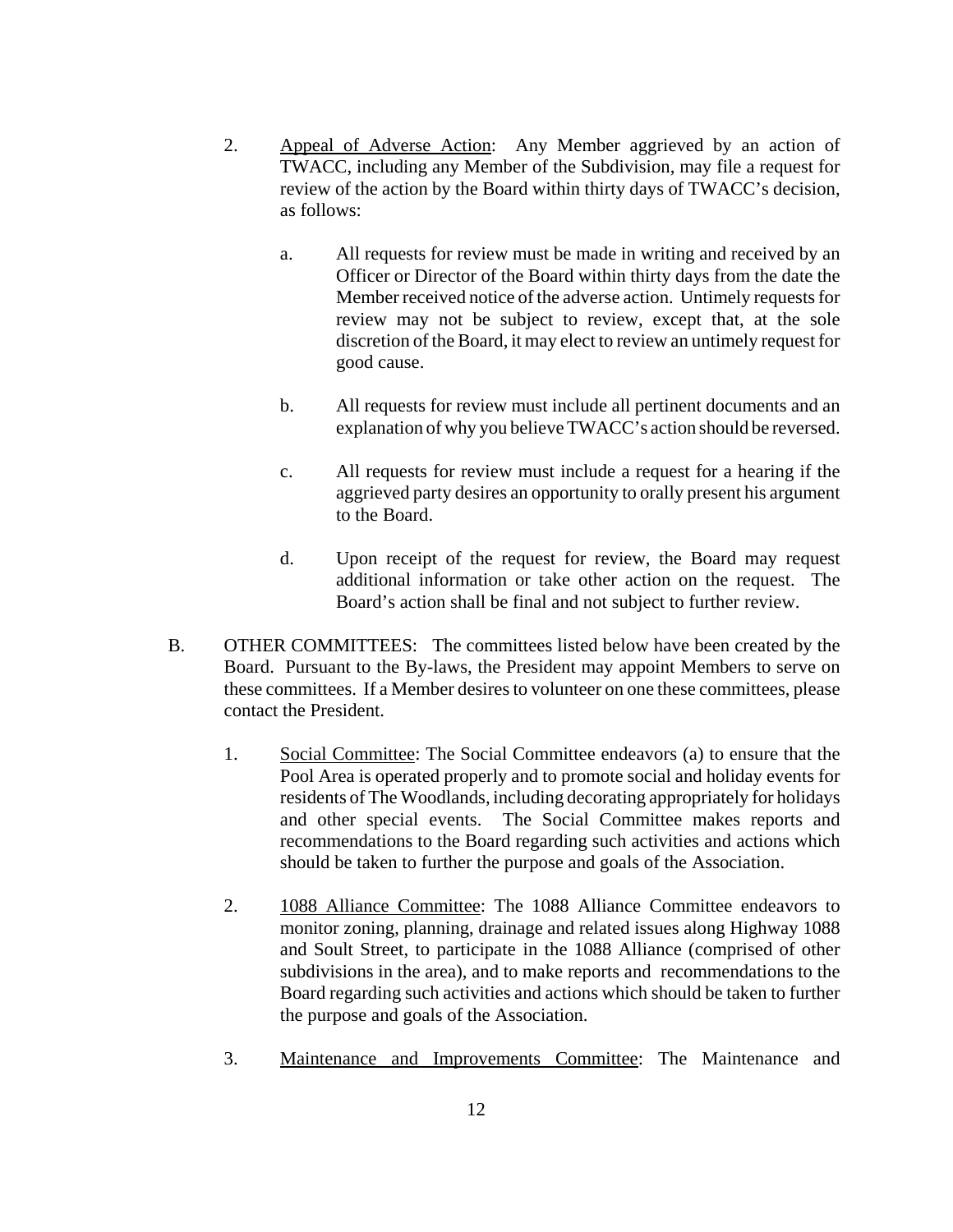Improvements Committee endeavors to investigate, report on and make recommendations to the Board regarding issues concerning drainage, landscaping, maintenance, and improvements which should be taken to further the purpose and goals of the Association.

4. Communications Committee: The Communications Committee endeavors to promote open communication regarding matters of general interest to all Members through maintenance of the Association's website, mailings, and banners. The Communications Committee makes reports and recommendations to the Board regarding such activities and actions which should be taken to further the purpose and goals of the Association.

#### X. ENFORCEMENT OF COVENANTS AND RESTRICTIONS AND RULES AND **REGULATIONS**

#### A. REPORTING VIOLATIONS

- 1. Please remember that we are not only Members of the Association, but we are also all neighbors. The Board encourages Members to try to resolve small disputes with other Members prior to asking the Board to resolve the dispute, particularly if the dispute only affects the two Members, such as where a neighbor is playing music too loudly.
- 2. To report a violation of the Covenants and Restrictions or these Rules and Regulations, please send written notice of the violation to any Officer or Director of the Board. The Board reserves the right not to respond to notices that are not submitted in writing to the proper Association representatives via email (addresses are posted at www.woodlandspoa.com) or delivered to the Association's mailing address.

#### B. ENFORCEMENT ACTIONS, INCLUDING FINES AND PENALTY ASSESSMENTS

- 1. Legal Action: The Association, acting through its Board and Officers, has authority over the subdivision, including the right, in its sole discretion, to enforce all Covenants and Restrictions and Rules and Regulations and to take legal action against any person in violation, including filing suit and/or placing a lien upon any lot.
- 2. Entry Upon Property: Every Member shall properly maintain his property in manner such that it does not become detrimental to the aesthetic scheme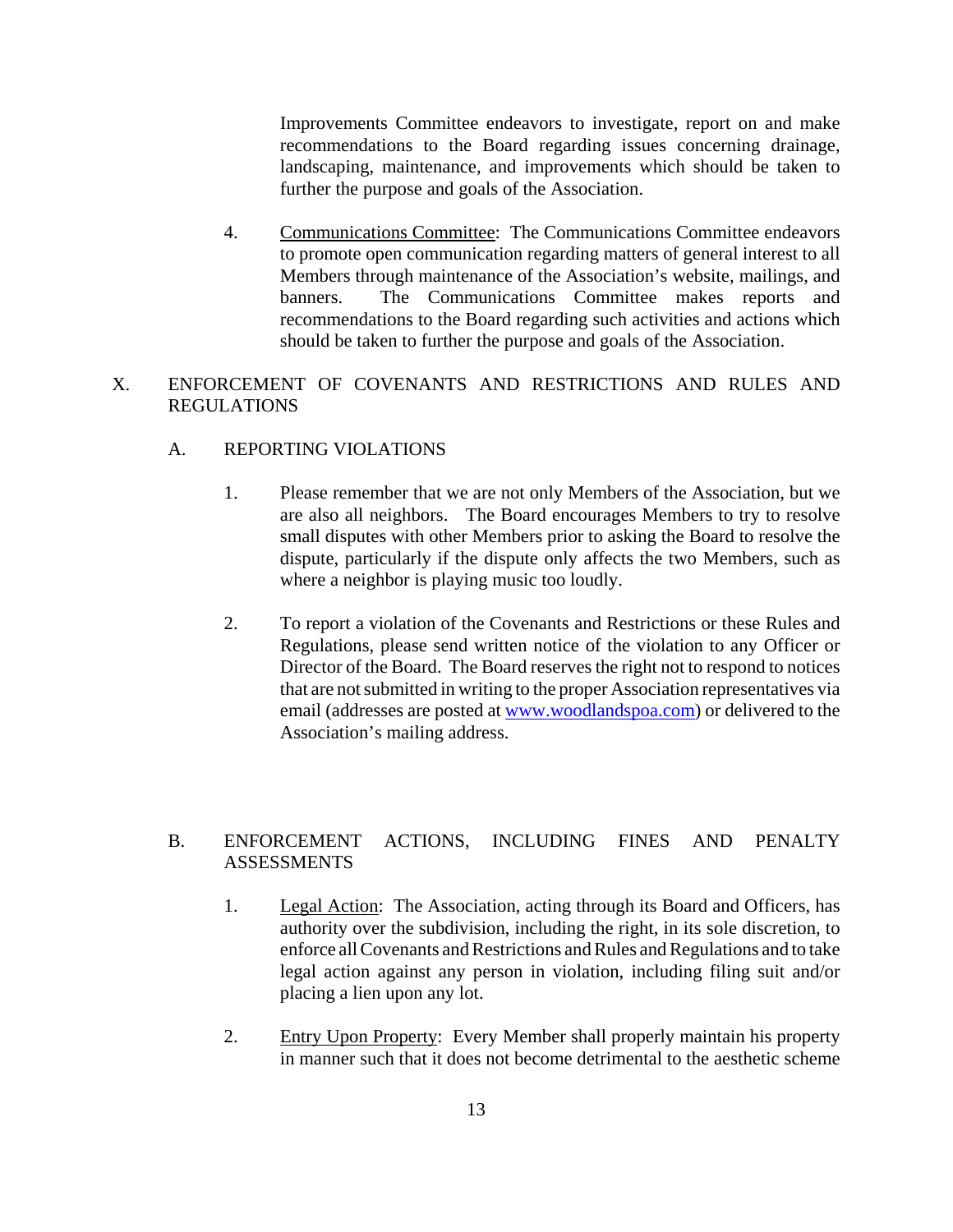of the subdivision or violate any of the Covenants and Restrictions, these Rules and Regulations or any Rules and Regulations promulgated by TWACC. In the event a Member fails to comply with this obligation, the Association may enter upon the property in order to take such corrective actions as will alleviate the situation. In this instance:

- (1) The Association shall, prior to entry on the property, give written notice to the Member by certified mail that failure of the owner to remedy the deficiencies complained of within five days of receipt of demand may result in the Association's entry upon the property to remedy the situations complained of.
- (2) Such an entry upon the property shall not be deemed to be a trespass.
- (3) The Association shall assess the property owner for the full costs of such work performed. The Association shall have the right to continue taking such actions from time to time until the property owner pays the assessment levied and arranges to accomplish the task of rectifying the situation.
- 3. Notice: Before taking any legal action against any Member or entering upon a Member's property, the Association will notify the Member and/or his Invited Guest that he is in violation of the Covenants and Restrictions, these Rules and Regulations, or any Rules or Regulations promulgated by TWACC.However, in such cases where a violation has a significant risk of liability or affect on the safety of any Common Property, any member of the Board, or any designee, may take immediate enforcement action without warning.
- 4. Penalty Assessments: The Association may issue a penalty assessment in an amount up to \$300.00 per violation for each month in which any violation occurs of the Covenants and Restrictions, these Rules and Regulations, or any Rules and Regulations promulgated by TWACC.
- 5. Mediation: If you have a dispute with a neighbor, such as over activities which you believe create a nuisance, you may request the Board mediate the dispute. Mediation is non-binding, but is encouraged to help neighbors resolve disputes in an amicable manner.

#### XI. AUTHORIZED AGENTS OF THE ASSOCIATION